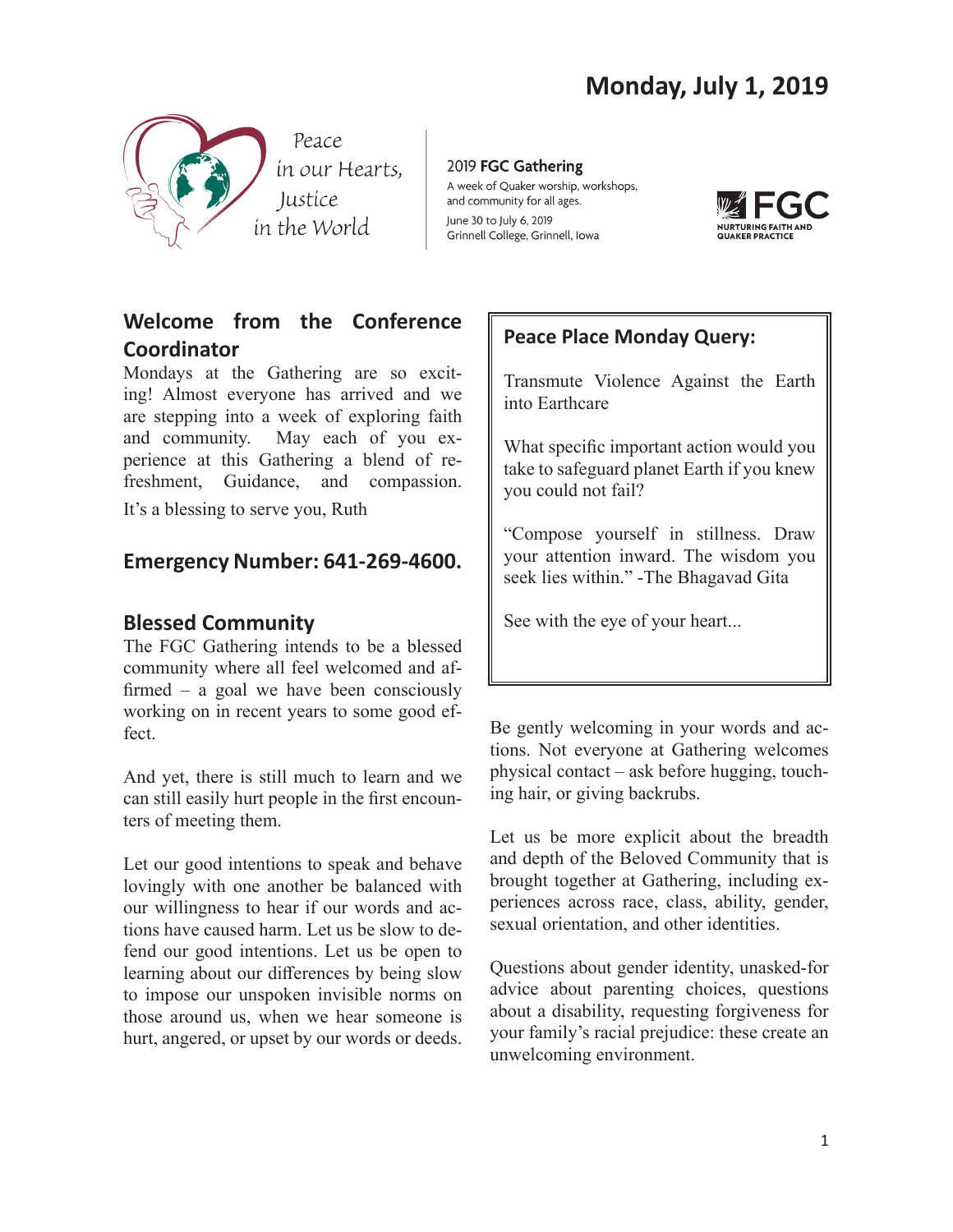Don't assume anything about a person's racial identity, country of origin, sexual orientation or gender, or how long they've been Quaker. Do ask if you are genuinely interested.

Let's celebrate what connects us as Quakers. Here are some suggestions for getting-toknow-you questions:

- Which workshop are you taking?
- Tell me about where you live and your meeting.
- When did you first know that the Quaker way was right for you?
- What do you like to do for fun?

From the co-facilitators of the Gathering for Fellowship for European Americans Addressing Racism, meeting daily at 4:30 - 5:30 in HSSC: N2118. Open for people to drop-in throughout the week, one time, multiple times, or for the full week.

## **Daily Bulletin**

► Deadlines: Submit notices by 4 pm on Monday; 2 pm on Tuesday, Wednesday and Thursday. Submissions made after the deadline cannot be guaranteed. Due to space limitations, we ask that announcements appear only once.

► Online Access: The online version of the Daily Bulletin can be found at https://www. fgcquaker.org/connect/gathering/handout.

► Online Submissions (Preferred): Online submissions can be made either by accessing the submission form at: https://www. fgcquaker.org/daily-bulletinannouncement-submission-form, or by sending an email to gathbulletin@gmail.com.

► Paper Submissions: Forms and dropbox for paper submissions are on the info desk in the JRC.

# **Today's Events**

#### **First Aid Station**

1-3 pm JRC 209. The first aid station will be open every day at these hours. A first aid person will be available at all times at the first aid phone number at the top of the bulletin. In an emergency call 911 and campus safety 641-269-4600.

#### **12 Step Organizational Meeting**

4:30pm Noyce 1245

#### **Bringing Compassion to the Border**

1:30pm Kershaw 2248. Sit in with an interview with Tim Reed about compassion at the New Mexico/Mexico border.

## **Book talk by author Michael Luik-Thrams**

1:30pm JRC 101 "Out of Hitler's Reach: the Scattergood Hostel for European Refugees"... reading, questions and book signing.

# **What is the ministry of a Quaker school today?**

3:15-5:30 pm, HSSC Room N1116. How do our classrooms shape children and emerging adults? A discussion for grads, future students, parents, staff, educators, and supporters.

#### **Memorial Meeting**

The Healing Center will hold a Memorial Meeting for Richard Lee during their regular worship time at 7:30AM **Tuesday** in the HC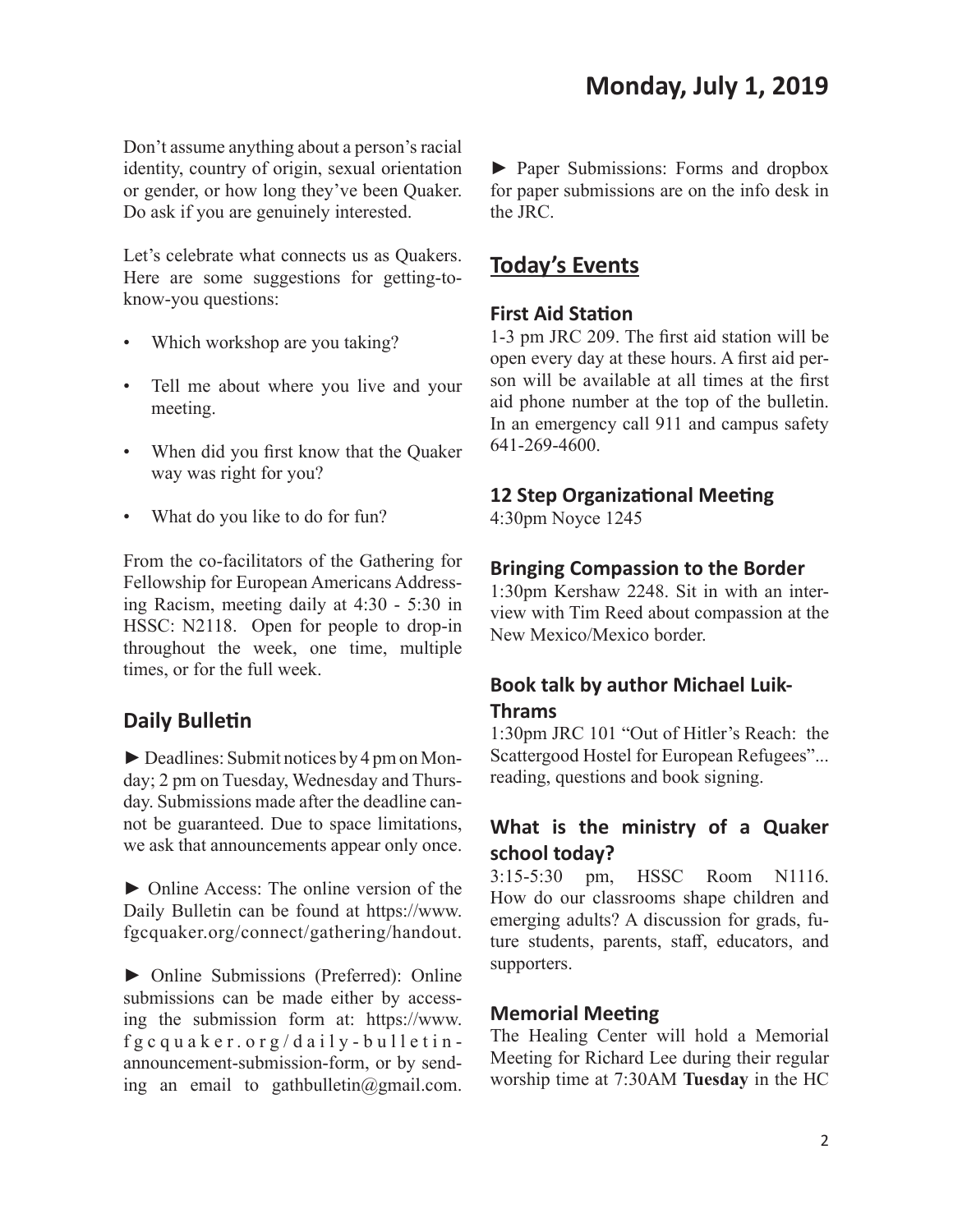in Main. Richard brought forth the Meeting for Healing in the manner of Friends from obscurity and taught its practice.

#### **Round Singing**

3:15pm HSSC N1130 Daily.

## **Announcements**

**Location, Location, Location:**

## **Gathering for Fellowship - European American Addressing Racism**

4:30-5:30pm daily now in room HSSC: N2118

#### **Workshop Room Changes**

- Opening to the Heart of Worship #21 is now in room JRC: 225
- Reading the Qur'an as Friends #23 will be in JRC 225.

#### **Family Place**

All Family Place and Multi-Gen events (originally scheduled for Clark Lounge) have been moved to Cowles Lounge, which is wheelchair-accessible.

#### **First-Time Attenders Tables**

Get to know other first timers by sitting at the designated tables near the outside windows of the Dining Hall. Second timers and long timers are always welcome to share conversation.

#### **Let's Beat the Heat Together**

We are aware it is hot.There are a few things you can do to help beat the heat at the Gathering. 1) Hydrate yourself often. 2) Cool down your room as well as possible. Open your windows in the evening while propping your doors to create a cross breeze. Also, close blinds and windows in the morning before you head out for the day. 3) All classroom buildings have A/C so make sure to find a cool place to socialize and cool off while hydrating yourself during the day. 4) Each night by dinner, staff will decide if the bed rolling options and AC spaces are open that night. Please check the signs at the Dining Hall and Info Desk for that announcement.

Water bottles and Fans are for sale at the bookstore. Fans are pay as you are led. If you have medications that need to stay cool, contact Rebecca Cole Sullivan, Access Coordinator (610-551-8439).

#### **Travel Minutes**

Friends who wish their travel minute to be endorsed: please leave it at the Info Desk by Wednesday 6pm. Endorsed minutes are available at the Info Desk after noon, Thursday.

#### **Qmart**

Visit Qmart consignments for handicrafts, clothing, jewelry, used books, and much more. Near info desk in JRC. Monday-Thursday 12-7pm. Friday 12-5pm.

#### **Golf Cart Training**

Drivers needed! Training at 1:30pm in JRC.

#### **Golf Cart Service**

7 am - 10:30 pm (641-260-6445). Other hours when requested in advance. Golf cart transportation is primarily for Friends with any condition that makes it difficult to get around campus. Such Friends are encouraged to pick up Priority Rider Cards at the Access Resources table or at Golf Cart Central in the